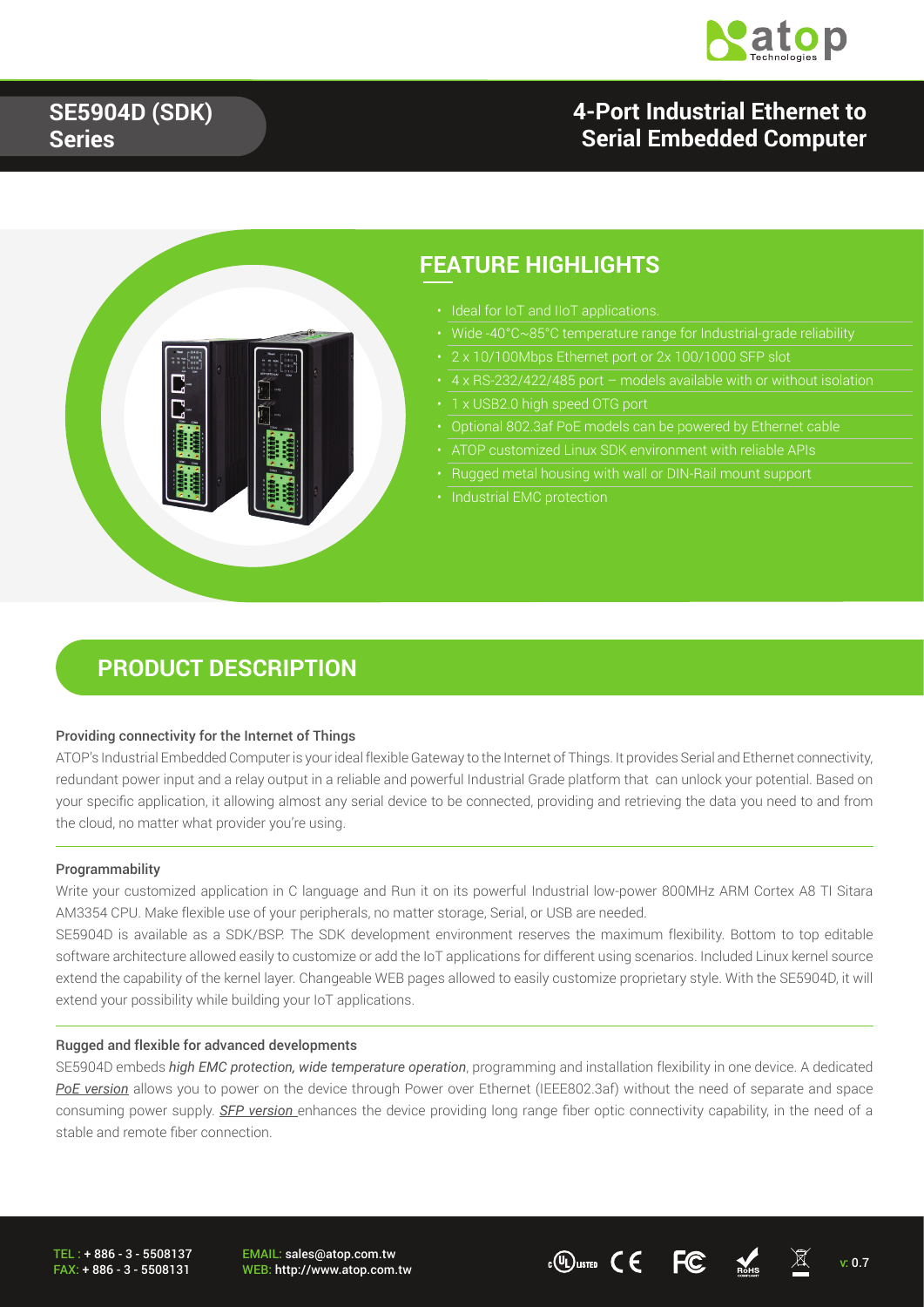

# **APPLICATION**

The **IoT** (Internet of Things) or **IIoT** (Industrial Internet of Things) is a trending topic these days. It's all about bringing devices, sensors, actuators, data and commands to the cloud, with the ultimate goal to improve the quality of life, the services Smart Cities can offer, saving energy or saving money. This requires two things: to vehiculate the collected data to the cloud in a format that can be recognized and processed and to process, compute and analyze all this amount of data in real time.

It is not a concept far from reality. Imagine you'd like to bridge a Modbus Sensor to the cloud. And you'd like to have the application running on the cloud to be able to process multiple sensors' data, and to trigger some event in some specific stations along the network. You may also have the need to override the cloud control and manage the application locally. Any application has its story.

*Here at ATOP, we understand these different needs and we are providing you different working models, based on what your needs are.*

#### Use the Standard SDK, programmable embedded computer if:



- *Ported, debugged and proven third party applications*
- *Utilities and APIs to control the hardware in an easy and effective way*
- *Opened software architecture to create your own system image*
- *Linux source code to extend the kernel capability*
- *Modifiable WEB contents to customize proprietary WEB style*
- *Example of source code*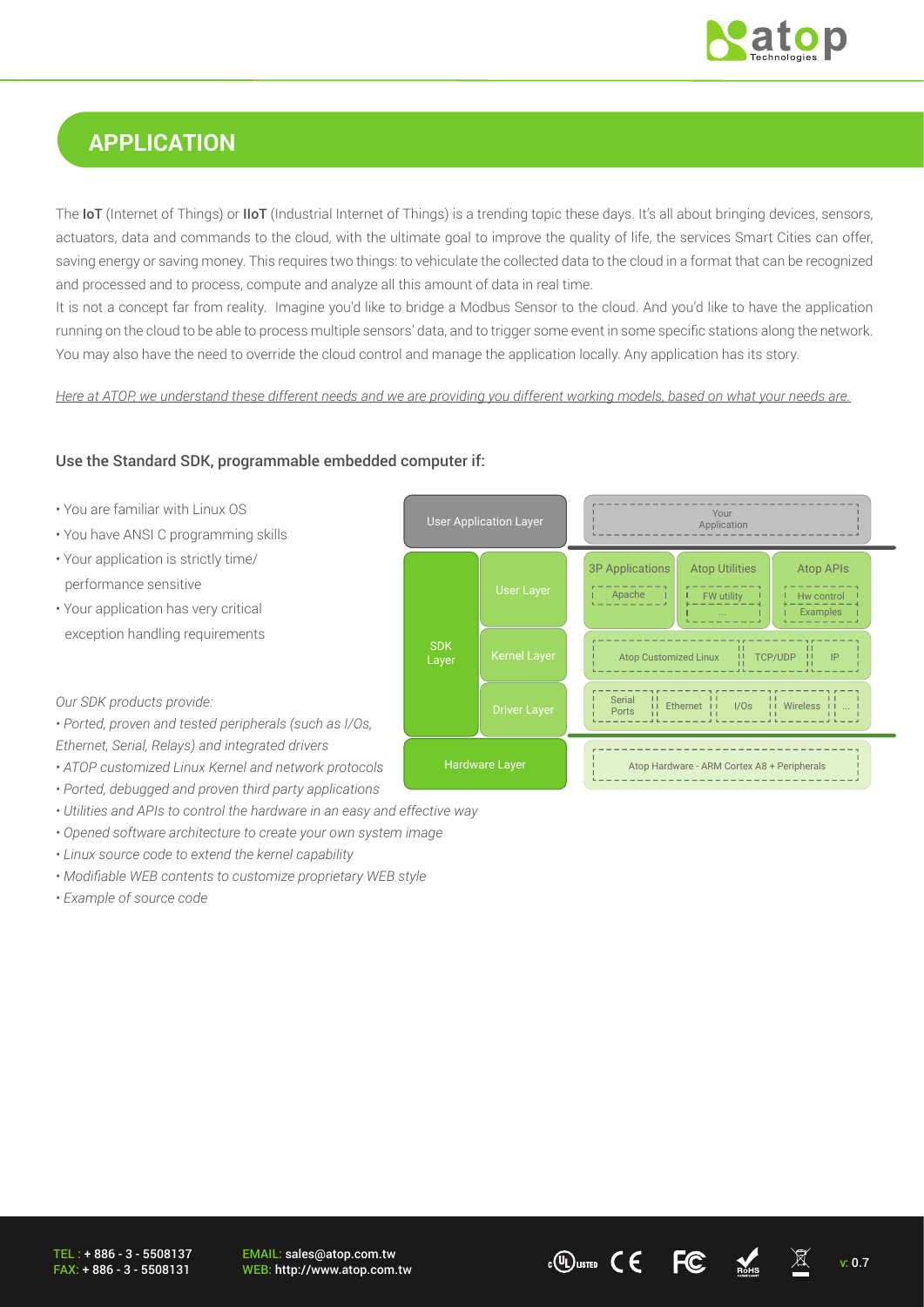

### **BLOCK DIAGRAM**



TEL : + 886 - 3 - 5508137 FAX: + 886 - 3 - 5508131

EMAIL: sales@atop.com.tw EMAIL: sales@atop.com.tw  $\overline{v}$   $\overline{w}$   $\overline{w}$   $\overline{w}$   $\overline{w}$   $\overline{w}$   $\overline{w}$   $\overline{w}$   $\overline{w}$   $\overline{w}$   $\overline{w}$   $\overline{w}$   $\overline{w}$   $\overline{w}$   $\overline{w}$   $\overline{w}$   $\overline{w}$   $\overline{w}$   $\overline{w}$   $\overline{w}$   $\overline{w}$   $\overline{w}$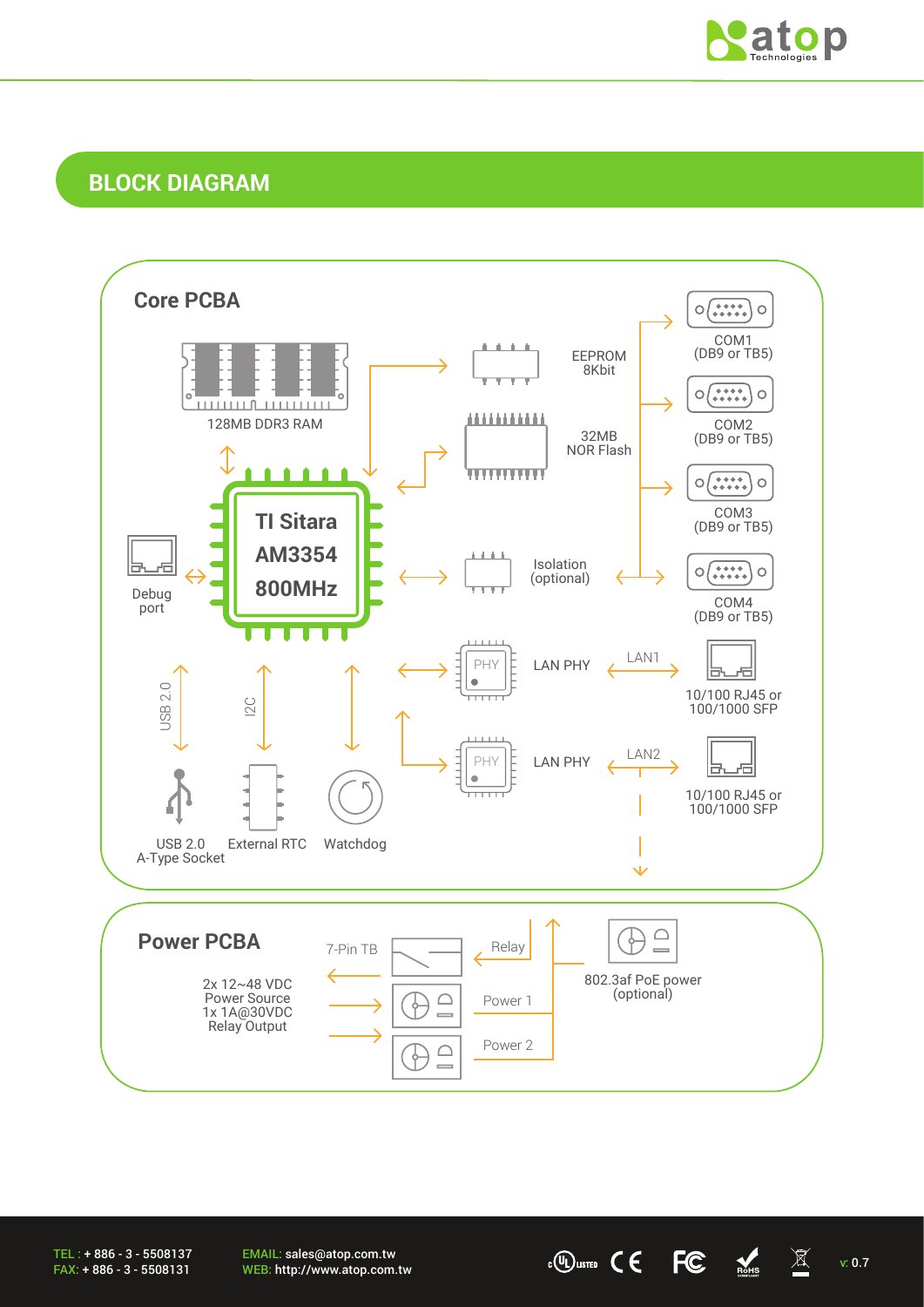

# **SPECIFICATIONS**

| <b>Hardware Specifications</b>        |                                                                                                     |                                                                              |  |
|---------------------------------------|-----------------------------------------------------------------------------------------------------|------------------------------------------------------------------------------|--|
| CPU                                   | Texas Instruments Sitara ARM Cortex A8 AM3354 800MHz                                                |                                                                              |  |
| Flash                                 | 32 MB NOR Flash                                                                                     |                                                                              |  |
| <b>RAM</b>                            | SDK version: 512 MB DDR3                                                                            |                                                                              |  |
| EEPROM                                | 24LC64                                                                                              |                                                                              |  |
| Watchdog                              | ADM706                                                                                              |                                                                              |  |
| Real Time Clock (RTC)                 | Yes - with external chip                                                                            |                                                                              |  |
| <b>Buzzer</b>                         | <b>Yes</b>                                                                                          |                                                                              |  |
| Console port                          | Yes - on-board connector                                                                            |                                                                              |  |
| Reset button                          | Yes                                                                                                 |                                                                              |  |
| <b>Network Interface</b>              |                                                                                                     |                                                                              |  |
| Standards                             | IEEE 802.3 for 10BaseT<br>IEEE 802.3u for 100BaseT(X) and 100BaseF(X)<br>IEEE 802.3z for 1000Base-X |                                                                              |  |
| <b>Ethernet Ports</b>                 | 2x 10/100 Mbps RJ-45 or<br>2x 100/1000 Mbps SFP slot (SFP version)                                  |                                                                              |  |
| Power over Ethernet                   | IEEE 802.3af on LAN2 (PoE version only)                                                             |                                                                              |  |
| <b>Serial Interface</b>               |                                                                                                     |                                                                              |  |
| Connector                             | D-Sub9 RS-232/485 software selectable (DB model)<br>5-Pin 5.08mm Terminal Block (TB and SiS model)  |                                                                              |  |
| Ports                                 | 4 port RS-232/422/485 (2 and 4-wire) + 1 RJ45 console port                                          |                                                                              |  |
| Serial Port Isolation                 | 3 kV (SiS version only)                                                                             |                                                                              |  |
| Pull-high / Pull-low /Term. resistors | Software selectable.                                                                                |                                                                              |  |
| Configuration                         | <b>Baud Rate</b><br>Data Bits<br>Stop Bits<br>Flow Control                                          | $50 \sim 921,600bps$<br>7,8<br>1, 2<br>None, Xon/Xoff, RTS/CTS (RS-232 only) |  |
| <b>Other interfaces</b>               |                                                                                                     |                                                                              |  |
| USB ports                             | 1 x USB A Type (USB 2.0) - High-Speed OTG + power                                                   |                                                                              |  |
| <b>Software</b>                       |                                                                                                     |                                                                              |  |
| Bootloader                            | U-boot 2014.07                                                                                      |                                                                              |  |
| Linux kernel                          | Linux 3.14.26                                                                                       |                                                                              |  |
| Linux toolchain                       | Linux 32 bits toolchain gcc (C/C++ PC cross compiler), glibc                                        |                                                                              |  |
| Linux sample code                     | RS232, RS485, RTC, watchdog, LED, Relay, Buzzer, Button, network socket                             |                                                                              |  |

TEL : + 886 - 3 - 5508137 FAX: + 886 - 3 - 5508131

EMAIL: sales@atop.com.tw<br>WEB: http://www.atop.com.tw

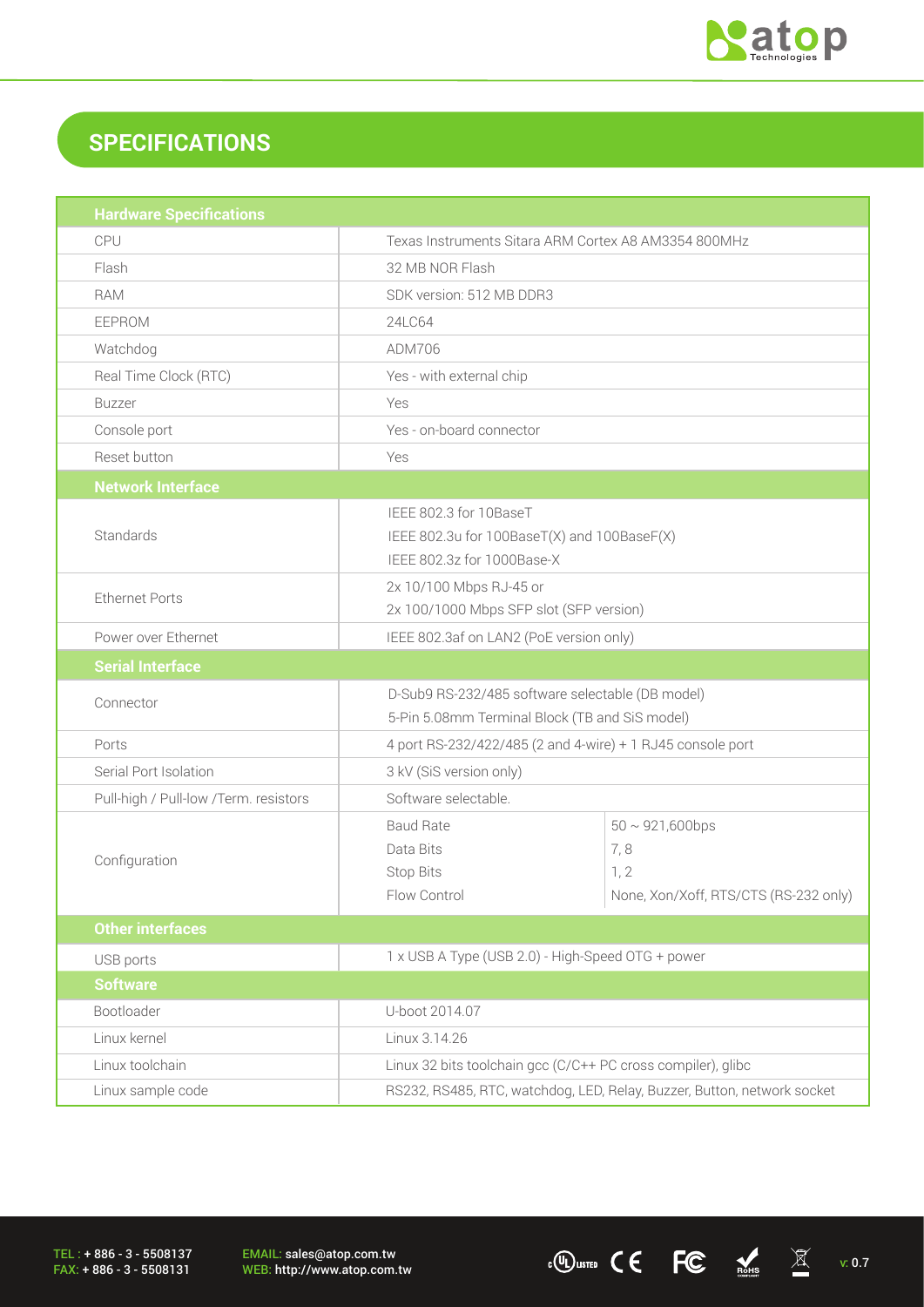

| <b>Power</b>                         |                                                     |
|--------------------------------------|-----------------------------------------------------|
| Input Voltage                        | $12~48$ VDC                                         |
|                                      | IEEE802.3 af (PoE) through LAN 2 - PoE version only |
| Power Redundancy                     | Yes, 2 independent power inputs                     |
| Relay Output                         | 1x 1A @30 VDC (normal open)                         |
| Connector                            | 7-Pin 5.08mm Lockable Terminal Block                |
| Power Consumption                    | 0.65A @ 9VDC (6 W Max)                              |
| Reverse Polarity Protection          | Yes                                                 |
| <b>Environmental limits</b>          |                                                     |
| <b>Operating Temperature</b>         | $-40^{\circ}$ C $\sim$ 85°C (-40°F $\sim$ 185°F)    |
| Storage Temperature                  | $-40^{\circ}$ C $\sim$ 85°C (-40°F $\sim$ 185°F)    |
| Ambient Relative Humidity            | 5%~95%, (Non-condensing)                            |
| <b>Mechanicals</b>                   |                                                     |
| Housing                              | IP30 protection, SPCC metal housing                 |
| Dimensions ( $W \times H \times D$ ) | 55 x 145 x 113 mm                                   |
| Installation                         | DIN-Rail or Wall-Mount (optional kit)               |
| Weight                               | 400 g                                               |
| <b>Reset Button</b>                  | Yes                                                 |

# **DIMENSIONS & LAYOUT**



EMAIL: sales@atop.com.tw EMAIL: sales@atop.com.tw  $\text{wEB: http://www.atop.com.tw}$  v: 0.7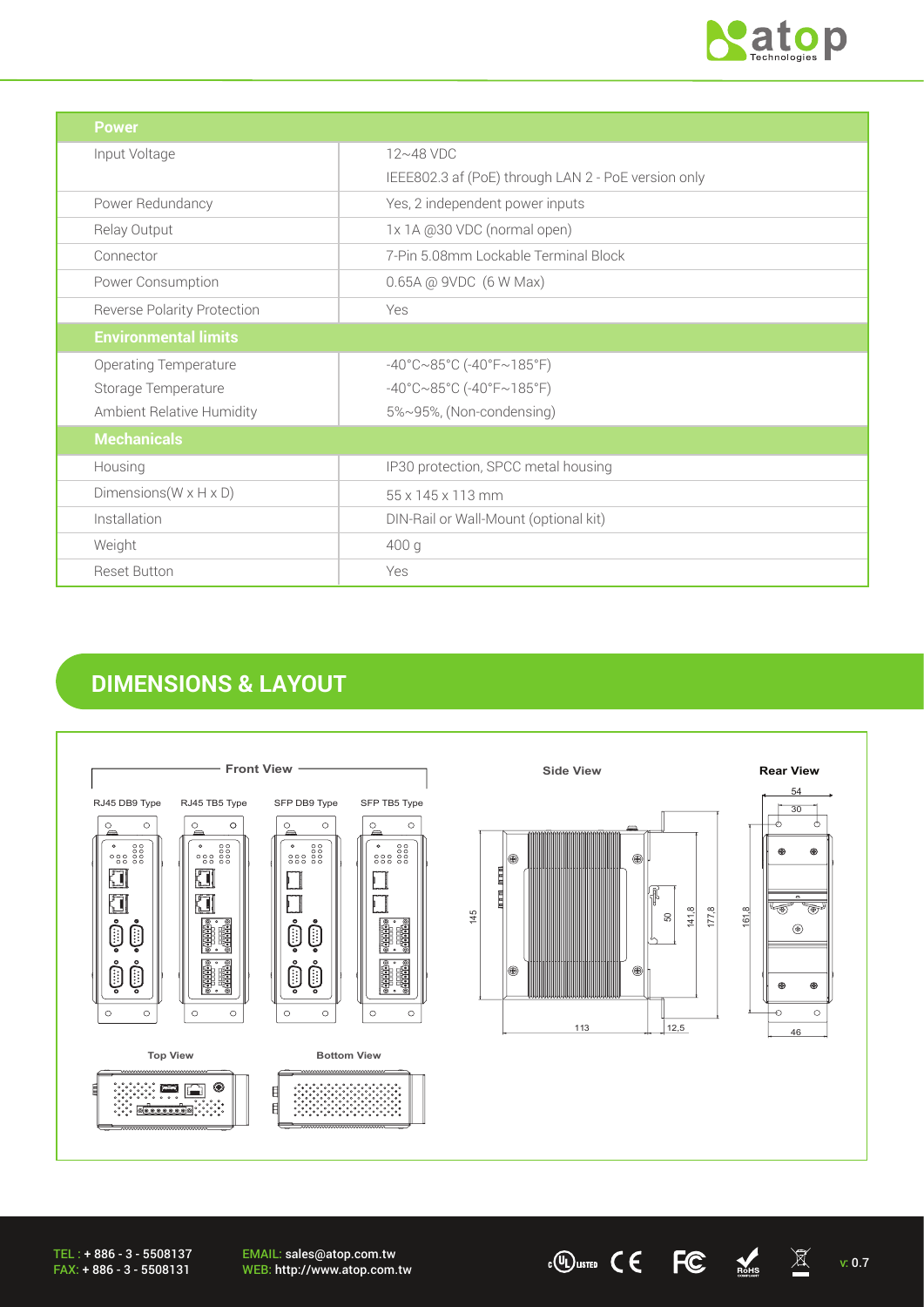

# **REGULATORY APPROVALS**

| <b>Regulatory Approvals</b>          |                                                                                                                |                                                             |                                                                  |              |
|--------------------------------------|----------------------------------------------------------------------------------------------------------------|-------------------------------------------------------------|------------------------------------------------------------------|--------------|
| Safety                               | UL61010-2-201, EN62368                                                                                         |                                                             |                                                                  |              |
| <b>EMC</b>                           | FCC Part 15, Subpart B, Class A<br>EN 55032, EN 55024, EN 61000-3-2, EN 61000-3-3, EN 61000-6-2, EN 61000-6-4, |                                                             |                                                                  |              |
| <b>Test</b>                          | <b>Item</b>                                                                                                    |                                                             | <b>Value</b>                                                     | <b>Level</b> |
| IEC 61000-4-2                        | <b>ESD</b>                                                                                                     | Contact Discharge<br>Air Discharge                          | ±8kV<br>±15kV                                                    | 4<br>4       |
| IEC 61000-4-3                        | <b>RS</b>                                                                                                      | Radiated (enclosure)                                        | 10 V/m                                                           | 3            |
| IEC 61000-4-4                        | EFT                                                                                                            | <b>AC Power Port</b><br>Signal Port                         | $±2.0$ KV<br>$±2.0$ KV                                           | 3<br>4       |
| IEC 61000-4-5                        | Surge                                                                                                          | <b>AC Power Port</b><br><b>AC Power Port</b><br>Signal Port | Line-to Line±1.0KV<br>Line-to Earth±2.0KV<br>Line-to Earth±2.0KV | 3<br>3<br>3  |
| IEC 61000-4-6                        | CS                                                                                                             | Conducted (enclosure)                                       | 10 V rms                                                         | 3            |
| IEC 61000-4-8                        | PFMF                                                                                                           | Enclosure                                                   | 10 A/m                                                           | 3            |
| IEC 61000-4-11                       | <b>DIP</b>                                                                                                     | Power Port                                                  |                                                                  |              |
| Shock<br>Drop (Freefall) / Vibration | IEC 60068-2-27<br>IEC 60068-2-32 /IEC 60068-2-64                                                               |                                                             |                                                                  |              |
| RoHS II                              | Yes                                                                                                            |                                                             |                                                                  |              |
| <b>MTBF</b>                          | model average 14.56 Years (according to MIL-HDBK-217F)                                                         |                                                             |                                                                  |              |
| Warranty                             | 5 years                                                                                                        |                                                             |                                                                  |              |

## **ORDERING INFORMATION**

#### *Please note the following suffixes to be added to he chosen model name:*

• SDK version suffix: (SDK)

| <b>Ordering information</b> |                     |                                                          |  |
|-----------------------------|---------------------|----------------------------------------------------------|--|
| <b>Model name</b>           | <b>Part Number</b>  | <b>Description</b>                                       |  |
| SE5904D-4P-DB               | Contact Headquarter | Ind. 4-Port Serial Device Server, 10/100BASET(X), DB9    |  |
| SE5904D-4P-TB               | Contact Headquarter | Ind. 4-Port Serial Device Server, 10/100BASET(X), TB5    |  |
| SE5904D-4P-Sis              | Contact Headquarter | Ind. 4-Port Ser. Dev. Serv, 10/100BASET(X), 3kV Isolated |  |
| SE5904D-4P-PoE-DB           | Contact Headquarter | Ind. 4-Port Ser. Dev. Serv, 10/100BASET(X) with PoE, DB9 |  |
| SE5904D-4P-PoE-TB           | Contact Headquarter | Ind. 4-Port Ser. Dev. Serv, 10/100BASET(X) with PoE, TB5 |  |
| SE5904D-4P-PoE-Sis          | Contact Headquarter | Ind. 4-Port Ser. Dev. Serv, RJ45, PoE, 3kV Isolated      |  |

 $\overline{C}$  **FC**  $\overline{M}$  v: 0.7